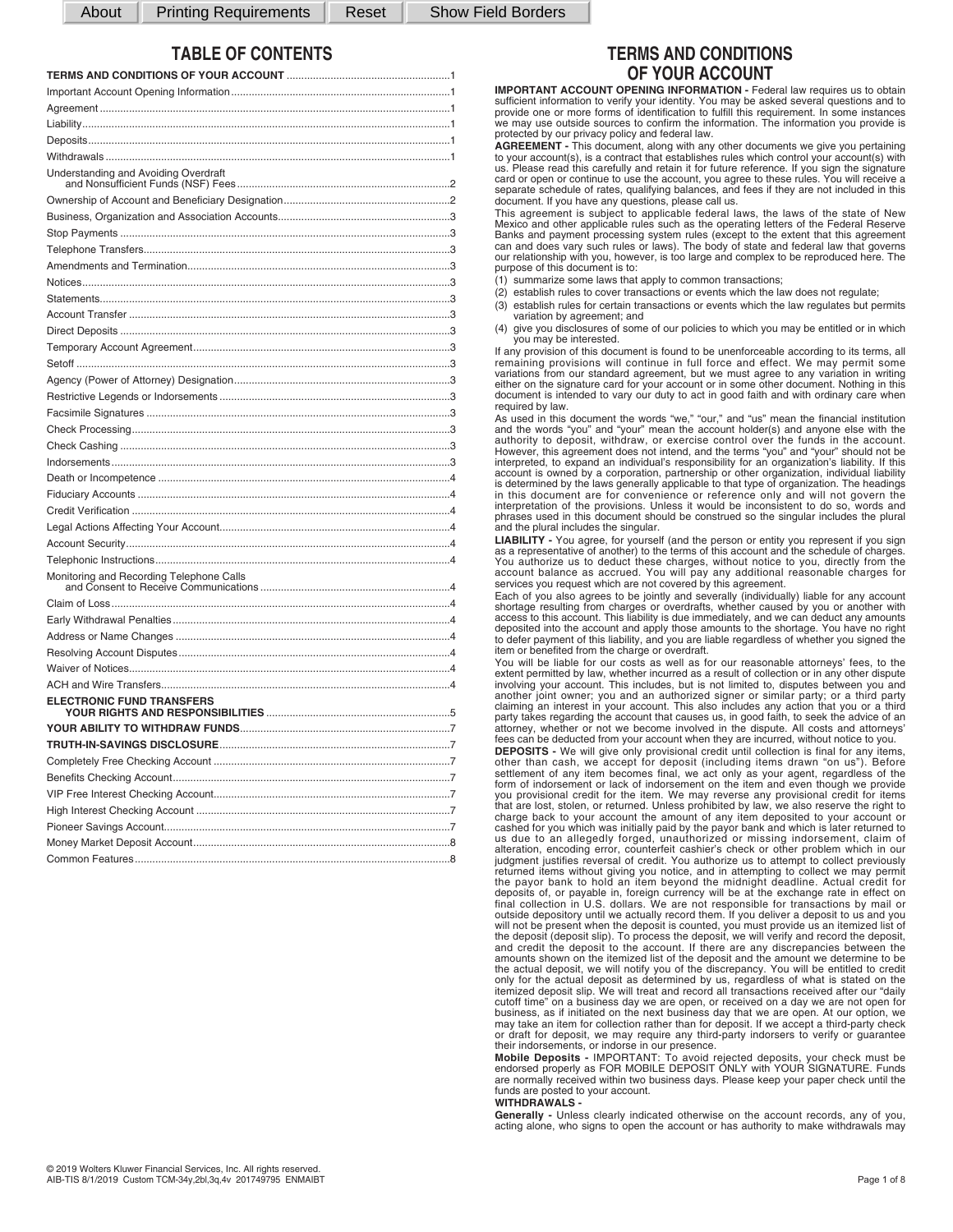withdraw or transfer all or any part of the account balance at any time. Each of you (until we receive written notice to the contrary) authorizes each other person who signs or has authority to make withdrawals to indorse any item payable to you or your order for deposit to this account or any other transaction with us.

**Postdated checks -** A postdated check is one which bears a date later than the date on which the check is written. We may properly pay and charge your account for a postdated check even though payment was made before the

withdrawal or transfer request which you attempt on forms not approved by us or by any<br>method we do not specifically permit. We may refuse any withdrawal or transfer request<br>which is greater in number than the frequency pe amount greater or less than any withdrawal limitations. We will use the date the<br>transaction is completed by us (as opposed to the date you initiate it) to apply any<br>frequency limitations. In addition, we may place limitat identity is verified.

Even if we honor a nonconforming request, we are not required to do so later. If you<br>violate the stated transaction limitations (if any), in our discretion we may close your<br>account or reclassify your account as another ty classification.

If we are presented with an item drawn against your account that would be a "substitute check," as defined by law, but for an error or defect in the item introduced in the<br>substitute check creation process, you agree that we may pay such item. A fee may be<br>imposed with overdrafts by check, in-person withdrawa electronic means.

**Cash withdrawals -** We recommend you take care when making large cash withdrawals because carrying large amounts of cash may pose a danger to your<br>personal safety. As an alternative to making a large cash withdrawal, you may want to<br>consider a cashier's check or similar instrument. You assum loss in the event the cash you withdraw is lost, stolen, or destroyed. You agree to hold us harmless from any loss you incur as a result of your decision to withdraw funds in the form of cash.

**Multiple signatures, electronic check conversion, and similar transactions -** An<br>electronic check conversion transaction is a transaction where a check or similar item is<br>converted into an electronic fund transfer as defi regulation. In these types of transactions the check or similar item is either removed<br>from circulation (truncated) or given back to you. As a result, we have no opportunity to<br>review the signatures or otherwise examine th as to these or any items as to which we have no opportunity to examine the signatures, you waive any requirement of multiple signatures.

**Notice of withdrawal -** We reserve the right to require not less than 7 days' notice in writing before each withdrawal from an interest-bearing account, other than a time deposit or demand deposit, or from any other savings deposit as defined by Regulation<br>D. (The law requires us to reserve this right, but it is not our general policy to use it.)<br>Withdrawals from a time account prior to mat restricted and may be subject to penalty. See your notice of penalty for early withdrawal. **UNDERSTANDING AND AVOIDING OVERDRAFT AND NONSUFFICIENT FUNDS (NSF) FEES -** 

**Generally -** The information in this section is being provided to help you understand what happens if your account is overdrawn. Understanding the concepts of overdrafts<br>and nonsufficient funds (NSF) is important and can help you avoid being assessed fees<br>or charges. This section also provides contractual t transactions.

An overdrawn account will typically result in you being charged an overdraft fee or an NSF fee. Generally, an overdraft occurs when there is not enough money in your account to pay for a transaction, but we pay (or cover) the transaction anyway. An NSF transaction is slightly different. In an NSF transaction

**Determining your available balance -** We use the "available balance" method to determine whether your account is overdrawn, that is, whether there is enough money in your account to pay for a transaction. Importantly, your "available" balance may not be the same as your account's "actual" balance.

Your account's actual balance (sometimes called the ledger balance) only includes transactions that have settled up to that point in time, that is, transactions (deposits and payments) that have posted to your account. The actual balance does not include outstanding transactions (such as checks that have not yet cleared and electronic transactions that have been authorized but which are still pending). The balance on your periodic statement is the ledger balance for your account as of the statement date.

As the name implies, your available balance is calculated based on the money<br>"available" in your account to make payments. In other words, the available balance<br>takes transactions that have been authorized, but not yet set from the actual balance. In addition, when calculating your available balance, any "holds" placed on deposits that have not yet cleared are also subtracted from the actual balance. For more information on how holds placed

Overdrafts - You understand that we may, at our discretion, honor withdrawal requests<br>that overdraw your account. However, the fact that we may honor withdrawal requests<br>that overdraw the account balance does not obligate circumstances we have paid overdrafts on your account in the past. We can change our<br>practice of paying, or not paying, discretionary overdrafts on your account without notice<br>to you. You can ask us if we have other accoun where we commit to paying overdrafts under certain circumstances, such as an overdraft protection line-of-credit or a plan to sweep funds from another account you have with us. You agree that we may charge fees for overdrafts. For consumer<br>accounts, we will not charge fees for overdrafts caused by ATM withdrawals or one-time<br>debit card transactions if you have not opted-in to that s deposits, including direct deposits of social security or other government benefits, to cover such overdrafts and overdraft fees.

**Nonsufficient funds (NSF) fees -** If an item drafted by you (such as a check) or a transaction you set up (such as a preauthorized transfer) is presented for payment in an amount that is more than the amount of money in your account, and we decide not to

pay the item or transaction, you agree that we can charge you an NSF fee for returning the payment. Be aware that such an item or payment may be presented multiple times and that we do not monitor or control the number of times a transaction is presented for<br>payment. You agree that we may charge you an NSF fee each time a payment is<br>presented if the amount of money in your account is not s regardless of the number of times the payment is presented.

**Payment types -** Some, but not necessarily all, of the ways you can access the funds in your account include debit card transactions, automated clearing house (ACH) transactions, and check transactions. A debit card transaction might be authorized by<br>use of a PIN, a signature, chip, "contactless". An example of an ACH transaction is a<br>preauthorized payment you have set up on a recurri to know what other transactions might still post against your account. For information about how and when we process these different payment types, see the "Payment order of items" subsection below.

**Balance information -** Keeping track of your balance is important. You can review your balance in a number of ways including reviewing your periodic statement, reviewing your balance online, accessing your account information by phone, or coming into one of our branches.

**Funds availability** - Knowing when funds you deposit will be made available for withdrawal is another important concept that can help you avoid being assessed fees or charges. Please see our funds availability disclosure the funds from the deposit of that item are made available for withdrawal. In that case, we will reverse the credit of the item. We may determine the amount of available funds<br>in your account for the purpose of deciding whether to return an item for insufficient<br>funds at any time between the times we receive t send a notice in lieu of return. We need only make one determination, but if we choose to make a subsequent determination, the account balance at the subsequent time will determine whether there are insufficient available funds.

**A temporary debit authorization hold affects your account balance -** On debit card purchases, merchants may request a temporary hold on your account for a specified sum of money when the merchant does not know the exact amount of the purchase at the time the card is authorized. The amount of the temporary hold may be more than the actual amount of your purchase. Some common transactions where this occurs involve purchases of gasoline, hotel rooms, or meals at restaurants. When this happens, our processing system cannot determine that the amount of the hold exceeds the actual amount of your purchase. This temporary hold, and the amount charged to your<br>account, will eventually be adjusted to the actual amount of your purchase, but it could<br>be three calendar days, or even longer in some cases, be Until the adjustment is made, the amount of funds in your account available for other transactions will be reduced by the amount of the temporary hold. If another transaction is presented for payment in an amount greater than the funds left after the deduction of the temporary hold amount, you will be charged an NSF or overdraft fee according to<br>our NSF or overdraft fee policy. You will be charged the fee even if you would have had<br>sufficient funds in your account if the amount of of your purchase.

**Payment order of items -** The order in which items are paid is important if there is not enough money in your account to pay all of the items that are presented. The payment order can affect the number of items overdrawn

sent ACH and pre-authorized transfers, ATM transactions, Online or Telephone<br>Banking, Wire Transfers, On-Us Checks, Checks or similar items, to include BillPay<br>items sent, and all deposits on the day they are processed. Du all deposits are posted before any debit items.

If a check, item or transaction is presented without sufficient funds in your account to pay it, we may, at our discretion, pay the item (creating an overdraft) or return the item (string) for insufficient funds (NSF). We

**OWNERSHIP OF ACCOUNT AND BENEFICIARY DESIGNATION -** These rules apply to this account depending on the form of ownership and beneficiary designation, if any,<br>specified on the account records. We make no representations as to the<br>appropriateness or effect of the ownership and beneficiary desi determine to whom we pay the account funds.

**Single-Party Account -** Such an account is owned by one party.

**Multiple-Party Account -** Parties own account in proportion to net contributions unless<br>there is clear and convincing evidence of a different intent.<br>**RIGHTS AT DEATH - Single-Party Account -** At the death of a party, own

passes as part of the party's estate.

**Multiple-Party Account With Right of Survivorship -** At death of party, ownership passes to surviving parties. If two or more parties survive and one is the surviving<br>spouse of the deceased party, the amount to which the deceased party, immediately<br>before death, was beneficially entitled by law belongs more parties survive and none is the spouse of the decedent, the amount to which the<br>deceased party, immediately before death, was beneficially entitled by law belongs to<br>the surviving parties in equal shares, and augments surviving party, immediately before the deceased party's death, was beneficially entitled under law, and the right of survivorship continues between the surviving parties.

**Single-Party Account With Pay-on-Death Designation -** At death of the party, ownership passes to the designated pay-on-death beneficiaries and is not part of the party's estate.

**Multiple-Party Account With Right of Survivorship and Pay-on-Death Designation**<br>- At death of last surviving party, ownership passes to the designated pay-on-death<br>beneficiaries and is not part of the last surviving party

**Minor Accounts -** If an account has a minor (under the age of 18) as a recipient or benefactor of the account, the Bank does not assume or authorize the minor to take ownership of said account upon reaching the age of eighteen.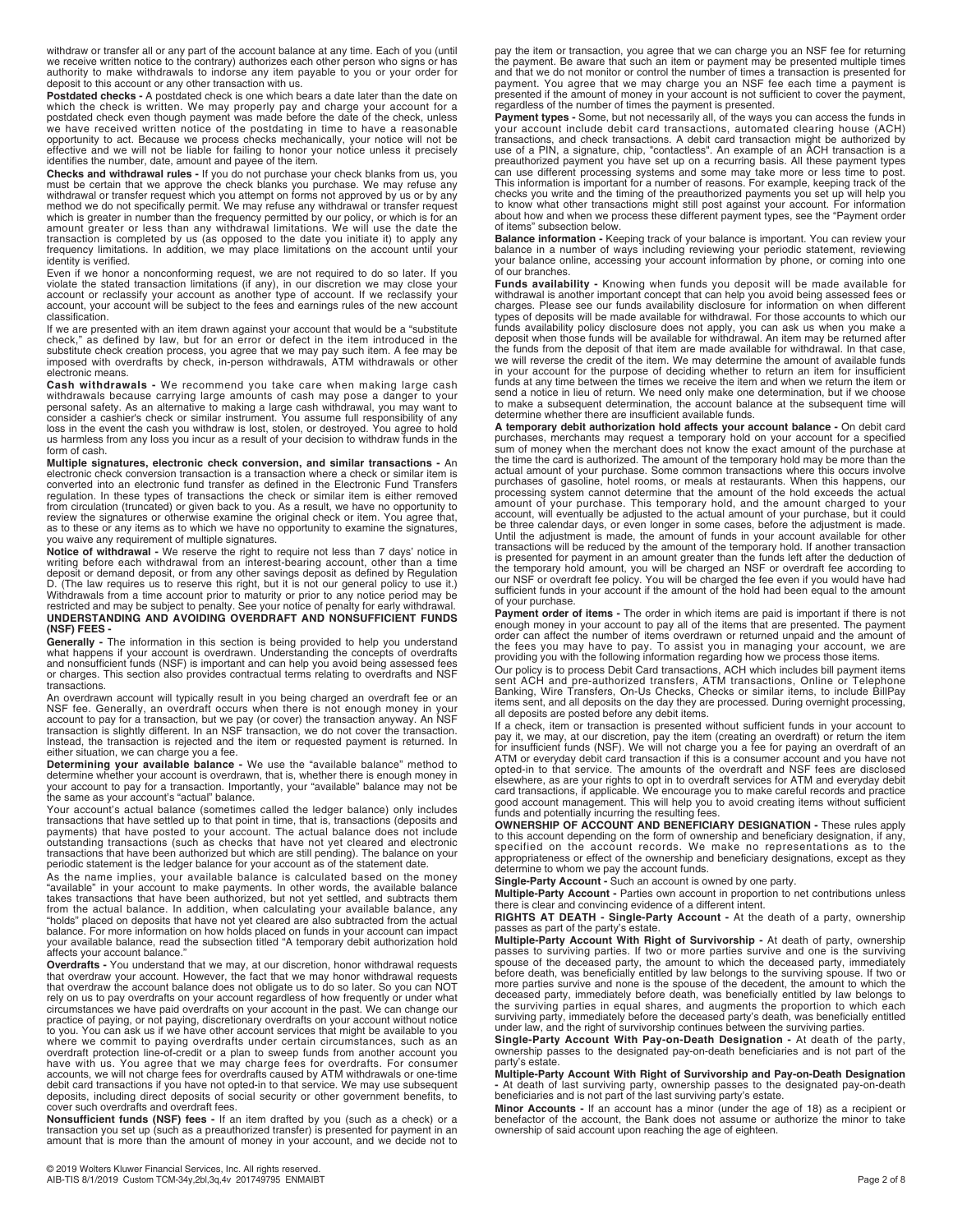**BUSINESS, ORGANIZATION AND ASSOCIATION ACCOUNTS -** Earnings in the form<br>of interest, dividends, or credits will be paid only on collected funds, unless otherwise<br>provided by law or our policy. You represent that you have

body of the entity opening the account to give us a separate authorization telling us who<br>is authorized to act on its behalf. We will honor the authorization until we actually<br>receive written notice of a change from the go

time to give us a reasonable opportunity to act on it before our stop-payment cutoff time.<br>Because stop-payment orders are handled by computers, to be effective, your stop-<br>payment order must precisely identify the number, payee. You may stop payment on any item drawn on your account whether you sign the<br>item or not. Your stop payment order is effective for six months if it is given to us in<br>writing or by another type of record (Generally, a such a way that it can be retrieved and can be heard or read and understood – you can<br>ask us what type of stop payment records you can give us). Your order will lapse after<br>that time if you do not renew the order in writin If the original stop-payment order was oral your stop-payment order will lapse after 14<br>calendar days if it is not confirmed in writing or by another type of record within that time<br>period. We are not obligated to notify y

If you stop payment on an item and we incur any damages or expenses because of the<br>stop payment, you agree to indemnify us for those damages or expenses, including<br>attorneys' fees. You assign to us all rights against the p

Our stop-payment cutoff time is one hour after the opening of the next banking day after the banking day on which we receive the item. Additional limitations on our obligation to stop payment are provided by law (e.g., we paid the item in cash or we certified the item).

**TELEPHONE TRANSFERS -** A telephone transfer of funds from this account to another account with us, if otherwise arranged for or permitted, may be made by the same persons and under the same conditions generally applicable to withdrawals made in<br>writing. Limitations on the number of telephonic transfers from a savings account, if any,<br>are described elsewhere. Telephone transfers are the sending and receiving customers.

**AMENDMENTS AND TERMINATION -** We may change any term of this agreement.<br>Rules governing changes in interest rates are provided separately in the Truth-in-<br>Savings disclosure or in another document. For other changes, we w reasonable notice in writing or by any other method permitted by law. We may also close this account at any time upon reasonable notice to you and tender of the account balance personally or by mail. Items presented for payment after the account is closed<br>may be dishonored. When you close your account, you are responsible for leaving<br>enough money in the account to cover any outstanding it account. Reasonable notice depends on the circumstances, and in some cases such as when we cannot verify your identity or we suspect fraud, it might be reasonable for us to give you notice after the change or account closure becomes effective. For instance, if we suspect fraudulent activity with respect to your account, we might immediately freeze<br>or close your account and then give you notice. If we have notified you of a change in<br>any term of your account and you continue to h of the change, you have agreed to the new term(s).

**NOTICES -** Any written notice you give us is effective when we actually receive it, and it must be given to us according to the specific delivery instructions provided elsewhere, if<br>any. We must receive it in time to have a reasonable opportunity to act on it. If the notice<br>is regarding a check or other item, yo identify the check or item, including the precise check or item number, amount, date and<br>payee. Written notice we give you is effective when it is deposited in the United States<br>Mail with proper postage and addressed to yo

to any of you is notice to all of you.<br> **STATEMENTS - Your duty to report unauthorized signatures, alterations and<br>
forgeries - You must examine your statement of account with "reasonable promptness."<br>
If you discover (or** the loss entirely yourself (depending on whether we used ordinary care and, if not, whether we substantially contributed to the loss). The loss could be not only with respect to items on the statement but other items with unauthorized signatures or alterations by the same wrongdoer.

You agree that the time you have to examine your statement and report to us will<br>depend on the circumstances, but will not, in any circumstance, exceed a total of 30<br>days from when the statement is first sent or made avail

You further agree that if you fail to report any unauthorized signatures, alterations or forgeries in your account within 60 days of when we first send or make the statement<br>available, you cannot assert a claim against us on any items in that statement, and as<br>between you and us the loss will be entirely yours

Your duty to report other errors or problems - In addition to your duty to review your statements for unauthorized signatures, alterations and forgeries, you agree to examine your statement with reasonable promptness for any other error or problem - such as an encoding error or an unexpected deposit amount. Also, if you receive or we make available either your items or images of your items, you must examine them for any unauthorized or missing indorsements or any other problems. You agree that the time you have to examine your statement and items and report to us will depend on the circumstances. However, this time period shall not exceed 60 days. Failure to examine your statement and items and report any errors to us within 60 days of when we first send or make the statement available precludes you from asserting a claim against us for any errors on items identified in that statement and as between you and us the loss will be entirely yours.

**Errors relating to electronic fund transfers or substitute checks -** For information<br>on errors relating to electronic fund transfers (e.g., on-line, mobile, debit card or ATM<br>transactions) refer to your Electronic Fund Tr

consumer liability and error resolution. For information on errors relating to a substitute check you received, refer to your disclosure entitled Substitute Checks and Your Rights. **Duty to notify if statement not received -** You agree to immediately notify us if you do<br>not receive your statement by the date you normally expect to receive it. Not receiving<br>your statement in a timely manner is a sign account, such as possible fraud or identity theft.

**ACCOUNT TRANSFER -** This account may not be transferred or assigned without our prior written consent.

**DIRECT DEPOSITS -** If we are required for any reason to reimburse the federal<br>government for all or any portion of a benefit payment that was directly deposited into<br>your account, you authorize us to deduct the amount of government from the account or from any other account you have with us, without prior notice and at any time, except as prohibited by law. We may also use any other legal remedy to recover the amount of our liability.

**TEMPORARY ACCOUNT AGREEMENT -** If the account documentation indicates that this is a temporary account agreement, each person who signs to open the account or has authority to make withdrawals (except as indicated to the contrary) may transact business on this account. However, we may at some time in the future restrict or prohibit further use of this account if you fail to comply with the requirements we have imposed within a reasonable time.

**SETOFF -** We may (without prior notice and when permitted by law) set off the funds in this account against any due and payable debt any of you owe us now or in the future. If this account is owned by one or more of you as individuals, we may set off any funds in<br>the account against a due and payable debt a partnership owes us now or in the future,<br>to the extent of your liability as a partner fo from a promissory note, then the amount of the due and payable debt will be the full amount we have demanded, as entitled under the terms of the note, and this amount may include any portion of the balance for which we have properly accelerated the due date.

This right of setoff does not apply to this account if prohibited by law. For example, the right of setoff does not apply to this account if: (a) it is an Individual Retirement Account or similar tax-deferred account, or (b) the debt is created by a consumer credit transaction under a credit card plan (but this does not affect our rights under any<br>consensual security interest), or (c) the debtor's right of withdrawal only arises in a<br>representative capacity. We will not be liable for

**AGENCY (Power of Attorney) DESIGNATION (Single-Party Accounts only) -** A single individual is the owner. The agent is merely designated to conduct transactions<br>on the owner's behalf. The owner does not give up any rights to act on the account, and<br>the agent may not in any manner affect the righ other than by withdrawing funds from the account. The owner is responsible for any<br>transactions of the agent. We undertake no obligation to monitor transactions to<br>determine that they are on the owner's behalf.

The owner may terminate the agency at any time, and the agency is automatically terminated by the death of the owner. However, we may continue to honor the<br>transactions of the agent until: (a) we have received written notice or have actual<br>knowledge of the termination of the agency, and (b) we have a agent.

**RESTRICTIVE LEGENDS OR INDORSEMENTS -** The automated processing of the large volume of checks we receive prevents us from inspecting or looking for restrictive<br>legends, restrictive indorsements or other special instructions on every check. For this<br>reason, we are not required to honor any res special instruction placed on checks you write unless we have agreed in writing to the restriction or instruction. Unless we have agreed in writing, we are not responsible for any losses, claims, damages, or expenses that result from your placement of these restrictions or instructions on your checks. Examples of restrictive legends placed on<br>checks are "must be presented within 90 days" or "not valid for more than \$1,000.00."<br>The payee's signature accompanied by the words " restrictive indorsement.

**FACSIMILE SIGNATURES -** Unless you make advance arrangements with us, we have no obligation to honor facsimile signatures on your checks or other orders. If we do<br>agree to honor items containing facsimile signatures, you authorize us, at any time, to<br>charge you for all checks, drafts, or other order purpose. You must notify us at once if you suspect that your facsimile signature is being or has been misused.

**CHECK PROCESSING -** We process items mechanically by relying solely on the information encoded in magnetic ink along the bottom of the items. This means that we do not individually examine all of your items to determine i what is encoded in magnetic ink. You agree that we have exercised ordinary care if our<br>automated processing is consistent with general banking practice, even though we do<br>not inspect each item. Because we do not inspect ea multiple payees, we can properly pay the check regardless of the number of<br>indorsements unless you notify us in writing that the check requires multiple<br>indorsements. We must receive the notice in time for us to have a rea opportunity to act on it, and you must tell us the precise date of the check, amount,<br>check number and payee. We are not responsible for any unauthorized signature or<br>alteration that would not be identified by a reasonable automated process helps us keep costs down for you and all account holders.

**CHECK CASHING -** We may charge a fee for anyone that does not have an account<br>with us who is cashing a check, draft or other instrument written on your account. We<br>may also require reasonable identification to cash such a instrument. We can decide what identification is reasonable under the circumstances and such identification may be documentary or physical and may include collecting a thumbprint or fingerprint.

**INDORSEMENTS -** We may accept for deposit any item payable to you or your order,<br>even if they are not indorsed by you. We may give cash back to any one of you. We<br>may supply any missing indorsement(s) for any item we acce

To ensure that your check or share draft is processed without delay, you must indorse it (sign it on the back) in a specific area. Your entire indorsement (whether a signature or<br>a stamp) along with any other indorsement information (e.g. additional indorsements, ID<br>information, driver's license number, etc.)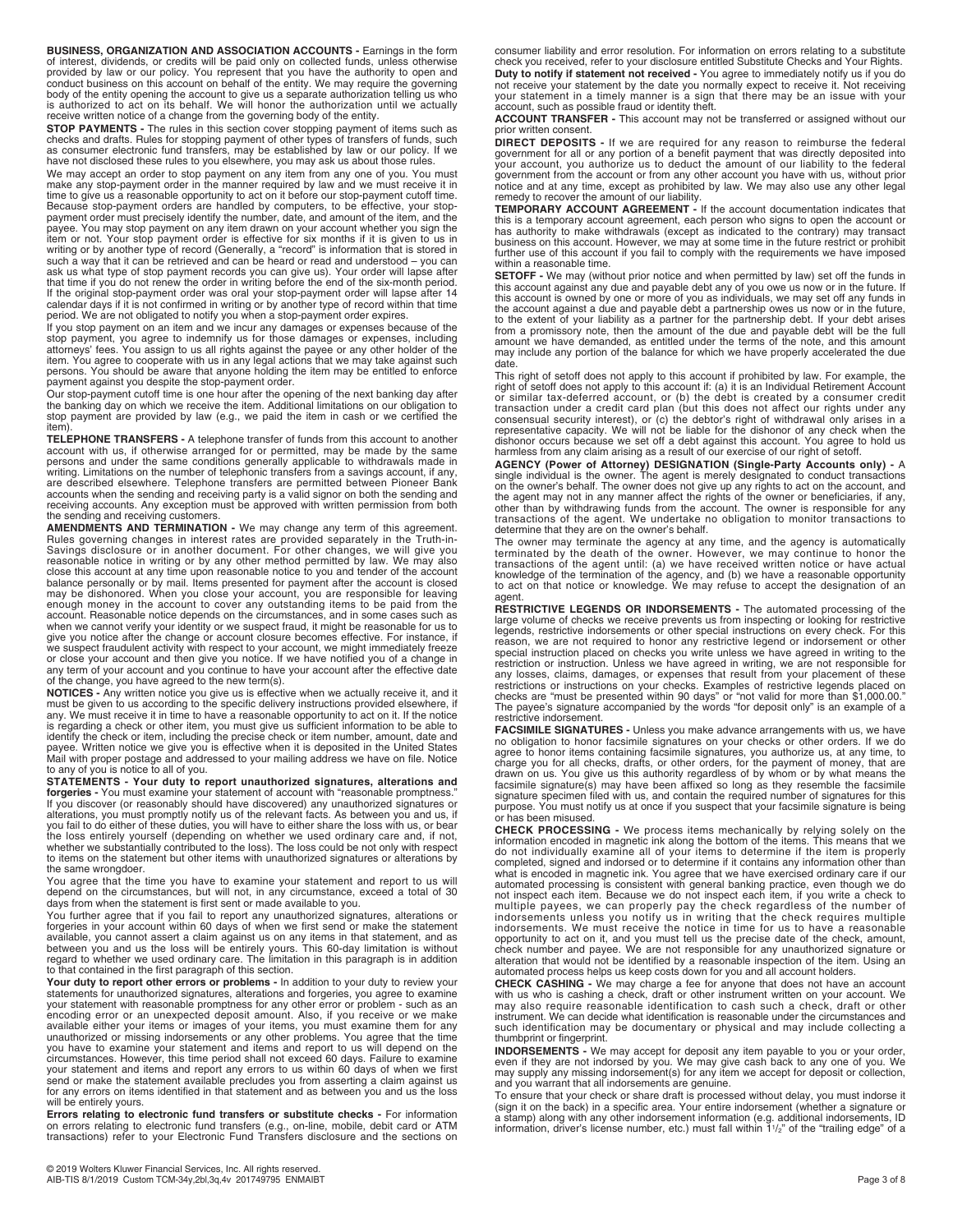check. Indorsements must be made in blue or black ink, so that they are readable by automated check processing equipment.

As you look at the front of a check, the "trailing edge" is the left edge. When you flip the check over, be sure to keep all indorsement information within 11/2" of that edge.



BACK OF CHECK

It is important that you confine the indorsement information to this area since the remaining blank space will be used by others in the processing of the check to place additional needed indorsements and information. You agree that you will indemnify,<br>defend, and hold us harmless for any loss, liability, damage or expense that occurs<br>because your indorsement, another indorsement or inform back of the check obscures our indorsement.

These indorsement guidelines apply to both personal and business checks.<br> **DEATH OR INCOMPETENCE -** You agree to notify us promptly if any person with a<br>
right to withdraw funds from your account(s) dies or is adjudicated pay or certify checks drawn on or before the date of death or adjudication of incompetence for up to ten (10) days after your death or adjudication of incompetence unless ordered to stop payment by someone claiming an interest in the account.

**FIDUCIARY ACCOUNTS -** Accounts may be opened by a person acting in a fiduciary capacity. A fiduciary is someone who is appointed to act on behalf of and for the benefit of another. We are not responsible for the actions of a fiduciary, including the misuse of<br>funds. This account may be opened and maintained by a person or persons named as a<br>trustee under a written trust agreement, or as e under court orders. You understand that by merely opening such an account, we are not acting in the capacity of a trustee in connection with the trust nor do we undertake any obligation to monitor or enforce the terms of the trust or letters.

**CREDIT VERIFICATION -** You agree that we may verify credit and employment history by any necessary means, including preparation of a credit report by a credit reporting agency.

**LEGAL ACTIONS AFFECTING YOUR ACCOUNT -** If we are served with a subpoena, restraining order, writ of attachment or execution, levy, garnishment, search warrant, or<br>similar order relating to your account (termed "legal action" in this section), we will<br>comply with that legal action. Or, in our di account and not allow any payments out of the account until a final court determination<br>regarding the legal action. We may do these things even if the legal action involves less<br>than all of you. In these cases, we will not funds to pay your items because we have withdrawn funds from your account or in any<br>way restricted access to your funds in accordance with the legal action. Any fees or<br>expenses we incur in responding to any legal action ( attorneys' fees and our internal expenses) may be charged against your account. The<br>list of fees applicable to your account(s) provided elsewhere may specify additional fees<br>that we may charge for certain legal actions.

#### **ACCOUNT SECURITY -**

**Duty to protect account information and methods of access -** It is your responsibility to protect the account numbers and electronic access devices (e.g., an<br>ATM card) we provide you for your account(s). Do not discuss, compare, or share<br>information about your account number(s) with anyone unl functions like an authorized check. If you furnish your access device and grant actual<br>authority to make transfers to another person (a family member or coworker, for<br>example) who then exceeds that authority, you are liabl

Your account number can also be used to electronically remove money from your account, and payment can be made from your account even though you did not contact us directly and order the payment.

You must also take precaution in safeguarding your blank checks. Notify us at once if<br>you believe your checks have been lost or stolen. As between you and us, if you are<br>negligent in safeguarding your checks, you must bear and if we substantially contributed to the loss).

Positive pay and other fraud prevention services - Except for consumer electronic fund transfers subject to Regulation E, you agree that if we offer you services appropriate for your account to help identify and limit fraud or other unauthorized transactions against your account, and you reject those services, you will be responsible<br>for any fraudulent or unauthorized transactions which could have been prevented by the<br>services we offered. You will not be responsi faith or to the extent our negligence contributed to the loss. Such services include positive pay or commercially reasonable security procedures. If we offered you a commercially reasonable security procedure which you reject, you agree that you are responsible for any payment order, whether authorized or not, that we accept in compliance with an alternative security procedure that you have selected. The positive

pay service can help detect and prevent check fraud and is appropriate for account holders that issue: a high volume of checks, a lot of checks to the general public, or checks for large dollar amounts.

**TELEPHONIC INSTRUCTIONS -** Unless required by law or we have agreed otherwise<br>in writing, we are not required to act upon instructions you give us via facsimile<br>transmission or leave by voice mail or on a telephone answer

**MONITORING AND RECORDING TELEPHONE CALLS AND CONSENT TO**  RECEIVE COMMUNICATIONS - Subject to federal and state law, we may monitor or<br>record phone calls for security reasons, to maintain a record and to ensure that you<br>receive courteous and efficient service. You consent in adva To provide you with the best possible service in our ongoing business relationship for your account we may need to contact you about your account from time to time by<br>telephone, text messaging or email. However, we first obtain your consent to contact<br>you about your account in compliance with applicable cons Commission (FCC).

• Your consent is limited to your account, and as authorized by applicable law and regulations.

• Your consent is voluntary and not conditioned on the purchase of any product or service from us.

With the above understandings, you authorize us to contact you regarding your account throughout its existence using any telephone numbers or email addresses that you have previously provided to us by virtue of an existing business relationship or that you may subsequently provide to us.

This consent is regardless of whether the number we use to contact you is assigned to a landline, a paging service, a cellular wireless service, a specialized mobile radio service, other radio common carrier service or any other service for which you may be charged for the call. You further authorize us to contact you through the use of voice, voice mail and text messaging, including the use of pre-recorded or artificial voice messages and

an automated dialing device.<br>If necessary, you may change or remove any of the telephone numbers or email<br>addresses at any time using any reasonable means to notify us.<br>**CLAIM OF LOSS** - The following rules do not apply to

anyone who is obligated to repay, insure, or otherwise reimburse you for your loss. You will pursue your rights or, at our option, assign them to us so that we may pursue them. Our liability will be reduced by the amount you recover or are entitled to recover from these other sources.

**EARLY WITHDRAWAL PENALTIES (and involuntary withdrawals)** - We may impose early withdrawal penalties on a withdrawal from a time account even if you don't initiate the withdrawal. For instance, the early withdrawal is eas withdrawal penalty on the entire account balance in the event of a partial early

withdrawal. See your notice of penalty for early withdrawals for additional information. **ADDRESS OR NAME CHANGES -** You are responsible for notifying us of any change in your address or your name. Unless we agree otherwise, change of address or name<br>must be made in writing by at least one of the account holders. Informing us of your<br>address or name change on a check reorder form is not communicate with you only by use of the most recent address you have provided to us. If provided elsewhere, we may impose a service fee if we attempt to locate you.

**RESOLVING ACCOUNT DISPUTES** - We may place an administrative hold on the<br>funds in your account (refuse payment or withdrawal of the funds) if it becomes subject<br>to a claim adverse to (1) your own interest; (2) others clai or beneficiaries of your account; or (3) a claim arising by operation of law. The hold may<br>be placed for such period of time as we believe reasonably necessary to allow a legal<br>proceeding to determine the merits of the cla to us that the dispute has been resolved. We will not be liable for any items that are dishonored as a consequence of placing a hold on funds in your account for these reasons.

**WAIVER OF NOTICES -** To the extent permitted by law, you waive any notice of non-<br>payment, dishonor or protest regarding any items credited to or charged against your<br>account. For example, if you deposit an item and it is

**ACH AND WIRE TRANSFERS -** This agreement is subject to Article 4A of the Uniform Commercial Code - Fund Transfers as adopted in the state in which you have your account with us. If you originate a fund transfer and you identify by name and number a<br>beneficiary financial institution, an intermediary financial institution or a beneficiary, we<br>and every receiving or beneficiary finan to make payment. We may rely on the number even if it identifies a financial institution,<br>person or account other than the one named. You agree to be bound by automated<br>clearing house association rules. These rules provide payments made to you, or originated by you, are provisional until final settlement is<br>made through a Federal Reserve Bank or payment is otherwise made as provided in<br>Article 4A-403(a) of the Uniform Commercial Code. If we we are entitled to a refund from you in the amount credited to your account and the<br>party originating such payment will not be considered to have paid the amount so<br>credited. Credit entries may be made by ACH. If we receiv account you have with us by wire or ACH, we are not required to give you any notice of the payment order or credit.

—————————————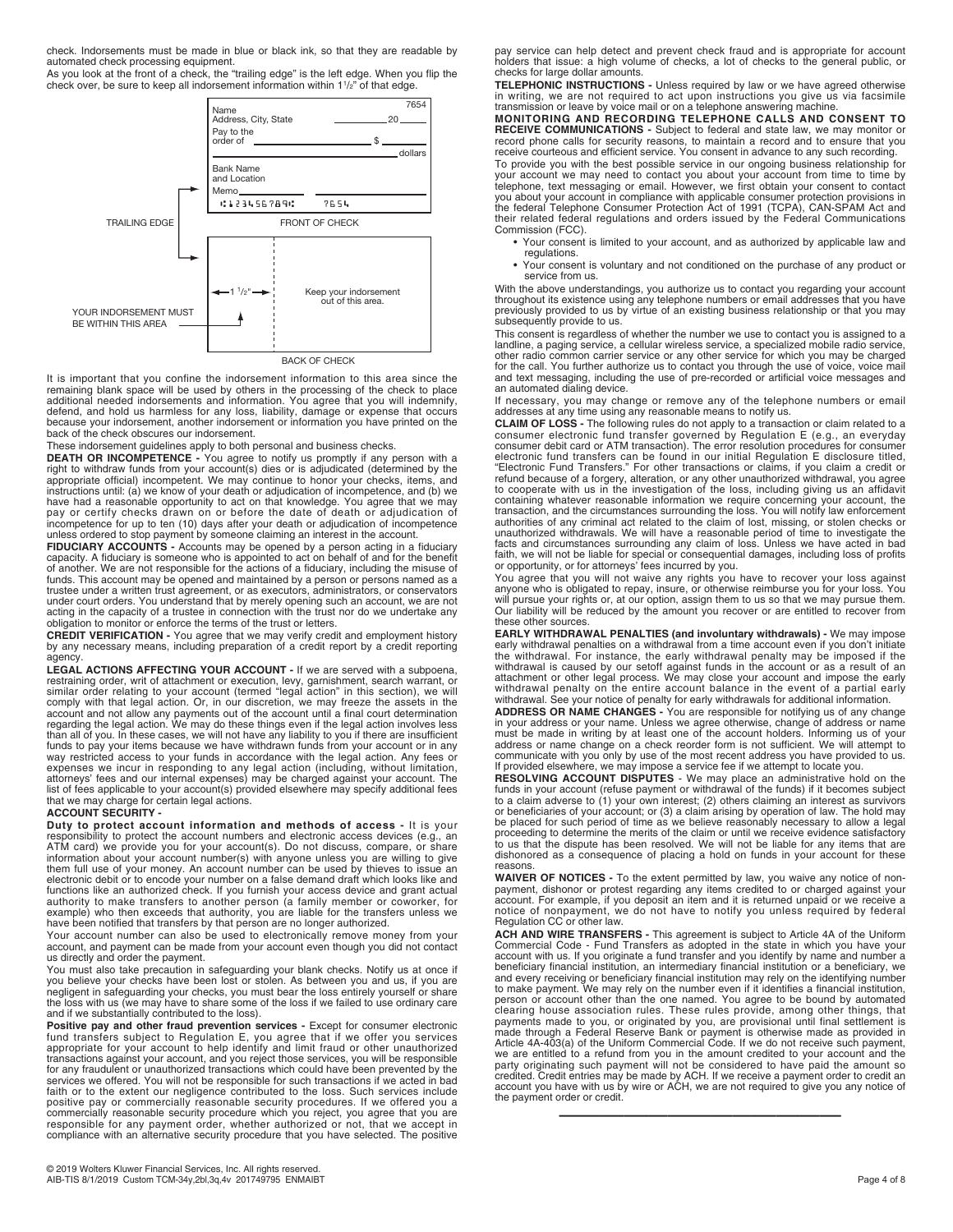# **ELECTRONIC FUND TRANSFERS YOUR RIGHTS AND RESPONSIBILITIES**

This Electronic Fund Transfer disclosure does not apply to any accounts other than consumer accounts, as defined by Regulation E.

Indicated below are types of Electronic Fund Transfers we are capable of handling, some of which may not apply to your account. Please read this disclosure carefully because it tells you your rights and obligations for the transactions listed. You should keep this notice for future reference.

**Electronic Fund Transfers Initiated By Third Parties.** You may authorize a third party to initiate electronic fund transfers between your account and the third party's account. These transfers to make or receive payment may be one-time occurrences or may recur as directed by you. These transfers may use the Automated Clearing House (ACH) or<br>other payments network. Your authorization to the third party to make these transfers<br>can occur in a number of ways. For example, your autho electronic fund transfer or to electronically pay a returned check charge can occur when<br>a merchant provides you with notice and you go forward with the transaction (typically,<br>at the point of purchase, a merchant will pos well as on a deposit or withdrawal slip. Thus, you should only provide your bank and<br>account information (whether over the phone, the Internet, or via some other method) to<br>trusted third parties whom you have authorized to Examples of these transfers include, but are not limited to:

- **Preauthorized credits.** You may make arrangements for certain direct deposits
- to be accepted into your checking or savings account(s).<br>• Preauthorized payments. You may make arrangements to pay certain recurring<br>bills from your checking or savings account(s).
- **Electronic check conversion.** You may authorize a merchant or other payee to make a one-time electronic payment from your checking account using information from your check to pay for purchases or pay bills.
- **Electronic returned check charge.** You may authorize a merchant or other payee to initiate an electronic funds transfer to collect a charge in the event a check is returned for insufficient funds.

# **24 Hour Banking Service Line Telephone Transfers - types of transfers -** You may access your account by telephone 24 hours a day. Please refer to the 24-hour phone<br>banking brochure for the phone banking number near you, using your personal<br>identification number or the last four digits of your social se

- access only), to perform the following functions: **•** transfer funds from checking to checking
	-
	- **•** transfer funds from checking to savings
	- **•** transfer funds from savings to checking **•** transfer funds from savings to savings
	- **•** get information about:
		- **-** the account balance of checking accounts
		- **-** the account balance of savings accounts
		- **-** interest information
		- **-** most recent deposits
		- **-** most recent withdrawals
		- last five (5) checks to clear your checking or money market account
		- **-** maturity information on your certificate of deposit or IRA

**ATM Transfers - types of transfers and dollar limitations -** You may access your account(s) by ATM using your Pioneer Bank ATM/debit card and personal identification number (PIN), to:

- **•** get cash withdrawals from checking account(s) with an ATM/debit card **-** you may withdraw no more than \$500.00 per day
- **•** get cash withdrawals from savings account(s) with an ATM/debit card
- you may withdraw no more than \$500.00 per day
- **•** transfer funds from savings to checking account(s) at any Pioneer ATM with an ATM/debit card
- **-** you may transfer no more than \$500.00 per day
- **•** transfer funds from checking to savings account(s) at any Pioneer ATM with an ATM/debit card
- **-** you may transfer no more than \$500.00 per day
- **•** get information about:
	- **-** the account balance of your checking accounts with an ATM/debit card
- **-** the account balance of your savings accounts with an ATM/debit card
- Some of these services may not be available at all terminals.

Please also see **Limitations on frequency of transfers** section regarding limitations that apply to ATM/debit card transfers.

**Types of ATM Card Point-of-Sale (PIN-based) Transactions -** You may access your checking account to purchase goods (in person), pay for services (in person). **Point-of-Sale Transactions - dollar limitations -** Using your card:

**•** you may not exceed \$1,000.00 in transactions per day (including ATM transactions)

Some of these services may not be available at all terminals.

**Types of Debit Card Point-of-Sale (Signature-based) Transactions -** You may access your checking account(s) to purchase goods (in person, online, or by phone),<br>pay for services (in person, online, or by phone), get cash from a merchant, if the merchant permits, or from a participating financial institution, and do anything that a participating merchant will accept.

**Point-of-Sale Transactions - dollar limitations -** Using your card:

**•** you may not exceed \$1,000.00 in transactions per day

**Currency Conversion and International Transactions.** When you use your Visa® debit card at a merchant that settles in currency other than US dollars, the charge will be converted into the US dollar amount. The currency co which rate may vary from the rate Visa itself receives, or the government-mandated rate<br>in effect for the applicable central processing date. The conversion rate in effect on the<br>processing date may differ from the rate in Visa USA charges us a 1% International Service Assessment on all international transactions regardless of whether there is a currency conversion. We pass this

international transaction fee on to you. An international transaction is a transaction where the country of the merchant is outside the USA.

**Advisory Against Illegal Use.** You agree not to use your card(s) for illegal gambling or<br>other illegal purpose. Display of a payment card logo by, for example, an online<br>merchant does not necessarily mean that transaction which the cardholder may be located.

**Non-Visa Debit Transaction Processing.** We have enabled non-Visa debit transaction processing. This means you may use your Visa-branded debit card on a PIN-Debit<br>Network\* (a non-Visa network) without using a PIN.<br>The provisions of your agreement with us relating only to Visa transactions are not<br>applicab

(sometimes referred to as Visa's zero-liability program) and the streamlined error resolution procedures offered on Visa debit card transactions are not applicable to transactions processed on a PIN-Debit Network.

\*Visa Rules generally define *PIN-Debit Network* as a non-Visa debit network that

typically authenticates transactions by use of a personal identification number (PIN) but<br>that is not generally known for having a card program.<br>Visa Account Updater Notice of Right to Opt Out. Your Visa Debit Card will be access to information about card expiration, or if you report that your card has been lost

or stolen. You are entitled to opt out of this service. You may opt out at any time.<br>If you want to opt out, phone us at (800) 624-5200 or mail us notice of your intention to<br>opt out at Pioneer Bank, EFT Department, P.O. B

**Internet Banking Computer Transfers - types of transfers -** You may access your account(s) by computer at www.pioneerbnk.com using your log-in ID and password, to:

- **•** transfer funds from checking to checking
- **•** transfer funds from checking to savings **•** transfer funds from savings to checking
- **•** transfer funds from savings to savings
- **•** get information about:
	- **-** the account balance of checking account(s)
	- **-** the account balance of savings account(s)
	- **-** one month previous statement transactions
	- **-** current statement transactions

If you make a transfer after 6 P.M. M.S.T. we will consider that transfer was made on the next business day.

**Limitations on frequency of transfers -** In addition to those limitations on transfers elsewhere described, if any, the following limitations apply:

**•** For security reasons, there are other limits on the number of transfers you can make by ATM.

#### **FEES**

- **•** We do not charge for direct deposits to any type of account.
- **•** Please refer to our separate fee schedule for additional information about charges.
- **•** We reserve the right to change fees with prior notification.

Except as indicated elsewhere, we do not charge for these electronic fund transfers. **ATM Operator/Network Fees.** When you use an ATM not owned by us, you may be charged a fee by the ATM operator or any network used (and you may be charged a fee for a balance inquiry even if you do not complete a fund transfer).

#### **DOCUMENTATION**

- **Terminal transfers.** You can get a receipt at the time you make any transfer to or from your account using one of our automated teller machines or debit card terminals.
- **Preauthorized credits.** If you have arranged to have direct deposits made to your account at least once every 60 days from the same person or company, you can call us at (800) 624-5200 to find out whether or not the deposit has been made.
- **Periodic statements.**

You will get a monthly account statement from us for your checking and money market accounts.

You will get a monthly account statement from us for your savings accounts, unless there are no transfers in a particular month. In any case, you will get a statement at least quarterly.

### **PREAUTHORIZED PAYMENTS**

**• Right to stop payment and procedure for doing so.** If you have told us in advance to make regular payments out of your account, you can stop any of these payments. Here is how:

Call or write us at the telephone number or address listed in this disclosure in<br>time for us to receive your request 3 business days or more before the payment is<br>scheduled to be made. If you call, we may also require you writing and get it to us within 14 days after you call.

Please refer to our separate fee schedule for the amount we will charge you for each stop payment order you give.

- **Notice of varying amounts.** If these regular payments may vary in amount, the person or company you are going to pay will tell you, 10 days before each<br>payment, when it will be made and how much it will be. (You may choose instead<br>to get this notice only when the payment would differ by more than a amount from the previous payment, or when the amount would fall outside certain limits that you set.)
- Liability for failure to stop payment of preauthorized transfer. If you order us<br>to stop one of these payments 3 business days or more before the transfer is<br>scheduled, and we do not do so, we will be liable for your los

### **FINANCIAL INSTITUTION'S LIABILITY**

**Liability for failure to make transfers.** If we do not complete a transfer to or from your account on time or in the correct amount according to our agreement with you, we will be liable for your losses or damages. However, there are some exceptions. We will not be liable, for instance:

- (1) If, through no fault of ours, you do not have enough money in your account to make the transfer.
- (2) If you have an overdraft line and the transfer would go over the credit limit.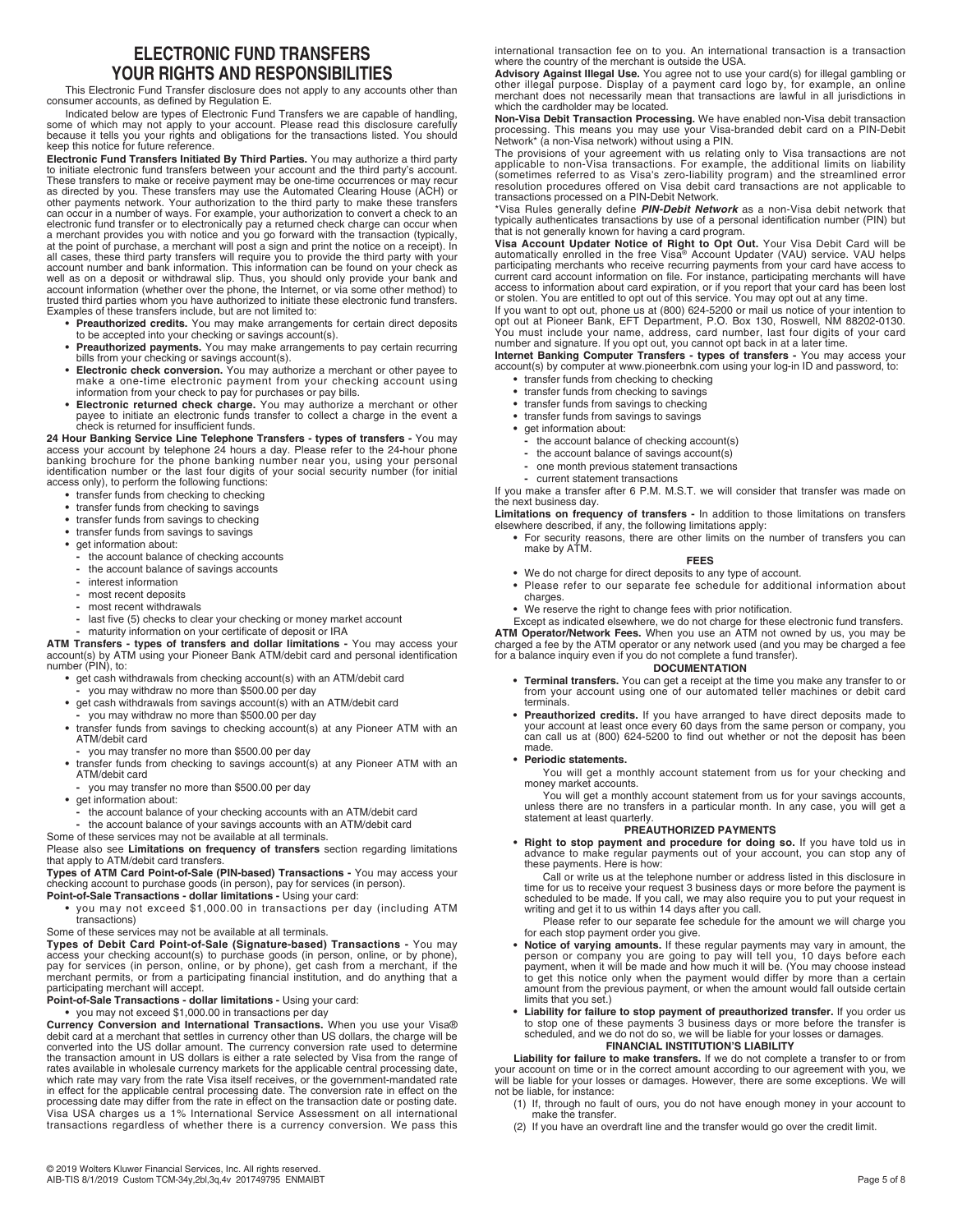- (3) If the automated teller machine where you are making the transfer does not have enough cash.
- (4) If the terminal or system was not working properly and you knew about the breakdown when you started the transfer.
- (5) If circumstances beyond our control (such as fire or flood) prevent the transfer, despite reasonable precautions that we have taken.
- (6) There may be other exceptions stated in our agreement with you.

# **CONFIDENTIALITY**

We will disclose information to third parties about your account or the transfers you make:

- (1) where it is necessary for completing transfers; or
- (2) in order to verify the existence and condition of your account for a third party, such as a credit bureau or merchant; or
- (3) in order to comply with government agency or court orders; or
- (4) as explained in the separate Privacy Disclosure. **UNAUTHORIZED TRANSFERS**

**(a) Consumer liability. •** *Generally.* Tell us AT ONCE if you believe your card and/or code has been lost or stolen, or if you believe that an electronic fund transfer has been made without your<br>permission using information from your check. Telephoning is the best way of keeping<br>your possible losses down. Contact your branch imme hours/365 days) to report your card lost or stolen. You could lose all the money in your account (plus your maximum overdraft line of credit). If you tell us within 2 business days after you learn of the loss or theft of your card and/or code, you can lose no more than \$50 if someone used your card and/or code without your permission.

If you do NOT tell us within 2 business days after you learn of the loss or theft of<br>your card and/or code, and we can prove we could have stopped someone from using<br>your card and/or code without your permission if you had much as \$500.

Also, if your statement shows transfers that you did not make, including those made by card, code or other means, tell us at once. If you do not tell us within 60 days after the statement was mailed to you, you may not get back any money you lost after the 60 days if we can prove that we could have stopped someone from taking the money if you had told us in time.

If a good reason (such as a long trip or a hospital stay) kept you from telling us, we will extend the time periods.

**•** *Additional Limit on Liability for Visa® debit card.* Unless you have been negligent or have engaged in fraud, you will not be liable for any unauthorized transactions using<br>your lost or stolen Visa® debit card. This additional limit on liability does not apply to<br>ATM transactions outside of the U.S. or to Identification Number. Visa is a registered trademark of Visa International Service Association.

**(b) Contact in event of unauthorized transfer.** If you believe your card and/or code has been lost or stolen, call or write us at the telephone number or address listed<br>in this disclosure. You should also call the number or write to the address listed in this<br>disclosure if you believe a transfer has b check without your permission.

#### **ERROR RESOLUTION NOTICE**

In Case of Errors or Questions About Your Electronic Transfers, Call or Write us at the telephone number or address listed in this disclosure, as soon as you can, if you think your statement or receipt is wrong or if you need more information about a transfer listed on the statement or receipt. We must hear from you no later than 60 days after we sent the FIRST statement on which the problem or error appeared.

(1) Tell us your name and account number (if any).

- (2) Describe the error or the transfer you are unsure about, and explain as clearly as you can why you believe it is an error or why you need more information.
- (3) Tell us the dollar amount of the suspected error.

If you tell us orally, we may require that you send us your complaint or question in writing within 10 business days.

We will determine whether an error occurred within 10 business days (5 business days for Visa® debit card point-of-sale transactions processed by Visa and 20 business days if the transfer involved a new account) after we hear from you and will correct any error promptly. If we need more time, however, we may take up to 45 days (90 days if the transfer involved a new account, a point-of-sale transaction, or a foreign-initiated<br>transfer) to investigate your complaint or question. If we decide to do this, we will credit<br>your account within 10 business days (5 during the time it takes us to complete our investigation. If we ask you to put your complaint or question in writing and we do not receive it within 10 business days, we<br>may not credit your account. Your account is considered a new account for the first 30<br>days after the first deposit is made, unless each account with us before this account is opened.

We will tell you the results within three business days after completing our investigation. If we decide that there was no error, we will send you a written explanation.

You may ask for copies of the documents that we used in our investigation. PIONEER BANK EFT DEPARTMENT P.O. BOX 130 ROSWELL, NEW MEXICO 88202 Business Days: Monday through Friday Excluding Federal Holidays Phone: (800) 624-5200 To respond to a call from Pioneer Bank Fraud Department: 866-750-9107 To report a lost/stolen debit card: 800-417-8715 MORE DETAILED INFORMATION IS AVAILABLE ON REQUEST **ARBITRATION AND WAIVER OF CLASS ACTION** 

# You and Pioneer Bank agree that we shall attempt to informally settle any and all<br>disputes arising out of, affecting, or relating to your accounts or the products or services<br>that Pioneer Bank has provided, will provide or aspect of your transactional, checking, savings or time accounts with Pioneer Bank, all actions taken with regard to such accounts and all related documents, agreements and services, including but not limited to the following: signature cards, account agreements, terms and conditions; deposits, withdrawals, transfers of any kind, bill payments,<br>overdraft lines of credit, overdraft protection, courtesy pay; check or draft payments,<br>presentment, collection, honor, dishonor, return an

holds on funds; fees, set-offs and stop payment orders; and authorizations, unauthorized instruments, forgeries, alterations and error (hereafter referred to as the "Claims"). If that cannot be done, then you agree that any and all Claims that are threatened, made, filed or initiated after the Effective Date (defined below) of this Arbitration and Waiver of Class Action provision ("Ar at www.adr.org; or, a copy of the Rules can be mailed to you upon written request.

Either you or we may elect to resolve a particular Claim through arbitration, even if<br>one of us has already initiated litigation in court related to the Claim by: (a) making<br>written demand for arbitration upon the other pa

AS A RESULT, IF EITHER YOU OR WE ELECT TO RESOLVE A PARTICULAR<br>CLAIM THROUGH ARBITRATION, YOU WILL GIVE UP YOUR RIGHT TO GO TO<br>COURT TO ASSERT OR DEFEND YOUR RIGHTS UNDER THIS AGREEMENT<br>(EXCEPT FOR CLAIMS BROUGHT INDIVIDUA COURT JURISDICTION, SO LONG AS THE CLAIM REMAINS IN MAGISTRATE COURT).

This Arbitration Agreement shall be interpreted and enforced in accordance with the Federal Arbitration Act set forth in Title 9 of the U.S. Code to the fullest extent possible, notwithstanding any state law to the contrar

#### **Selection of Arbitrator**

The Claims shall be resolved by a single arbitrator. The arbitrator shall be selected in accordance with the Rules and must have experience in the types of financial transactions at issue in the Claims. In the event of a conflict between the Rules and this<br>Arbitration Agreement, this Arbitration Agreement shall supersede the conflicting Rules<br>only to the extent of the inconsistency. If you and we do not agree on a substitute forum, then you can select the forum for the resolution of the Claims.

#### **Effective Date**

This Arbitration Agreement is effective upon the 61st day after we provide it to you ("Effective Date"), unless you opt-out in accordance with the requirements of the RIGHT TO OPT-OUT provision below.

**Claims Arising Prior to Effective Date THIS ARBITRATION AGREEMENT APPLIES TO ALL CLAIMS THAT ARE FILED OR INITIATED AFTER THE EFFECTIVE DATE, EVEN IF THE CLAIM ARISES OUT OF, AFFECTS, OR RELATES TO CONDUCT THAT OCCURRED PRIOR TO THE EFFECTIVE DATE.** 

If a Claim is filed or initiated prior to the Effective Date, this Arbitration Agreement will not apply to such Claim.

### **Arbitration Proceedings**

The arbitration shall be conducted within 50 miles of your residence at the time the<br>arbitration is commenced, unless you reside outside of New Mexico, then the arbitration<br>will occur at mutually decided locations. Any cla same remedies that a court can award. Discovery shall be available for non-privileged information to the fullest extent permitted under the Rules. The Arbitrator's award can be information to the fullest extent permitted under the Rules. The Arbitrator's award can be entered as a judgment in court. Except as provided in applicable statutes, the arbitrator's award is not subject to review by the c our attorneys' fees and cost. Any determination as to whether this Arbitration Agreement is valid or enforceable in part or in its entirety will be made solely by the arbitrator,<br>including without limitation any issues relating to whether a Claim is subject to<br>arbitration; provided, however, the enforceability

Class Action Waiver<br>ANY ARBITRATION OF A CLAIM WILL BE ON AN INDIVIDUAL BASIS. YOU<br>UNDERSTAND AND AGREE THAT YOU ARE WAIVING THE RIGHT TO<br>PARTICIPATE AS A CLASS REPRESENTATIVE OR CLASS MEMBER IN A CLASS<br>ACTION LAWSUIT.

#### **Severability**

In the event that the Class Action Waiver in this Arbitration Agreement is found to be<br>unenforceable for any reason, the remainder of this Arbitration Agreement shall also be<br>unenforceable. If any provision in this Arbitra Waiver, is found to be unenforceable, the remaining provisions will remain fully enforceable.

#### **Survival**

This Arbitration Agreement will survive termination of the Agreement.

#### **Right to Opt-Out**

You have the right to opt-out of this Arbitration Agreement, provided you notify<br>Pioneer Bank of your intent to do so within sixty (60) days after it is provided to you.<br>Your opt-out is only effective if you notify Pioneer

#### **Amendment/Termination of this Arbitration Agreement**

Notwithstanding anything in this Agreement to the contrary, we will not amend or terminate this Arbitration Agreement unless we provide you with sixty (60) days prior<br>written notice of such amendment or termination and an opportunity to opt-out of the<br>amendment or termination during that time period. F termination of this Arbitration Agreement shall not apply to Claims arising from conduct that occurred prior to the date of amendment/termination.

## **Inapplicable to "Covered" Borrowers under the Military Lending Act**

This Arbitration Agreement will not apply to any Claims involving a consumer loan<br>we provide you, to the extent you and/or a co-borrower are "covered borrowers" under<br>the Military Lending Act. FOR MORE DETAILS or if you ha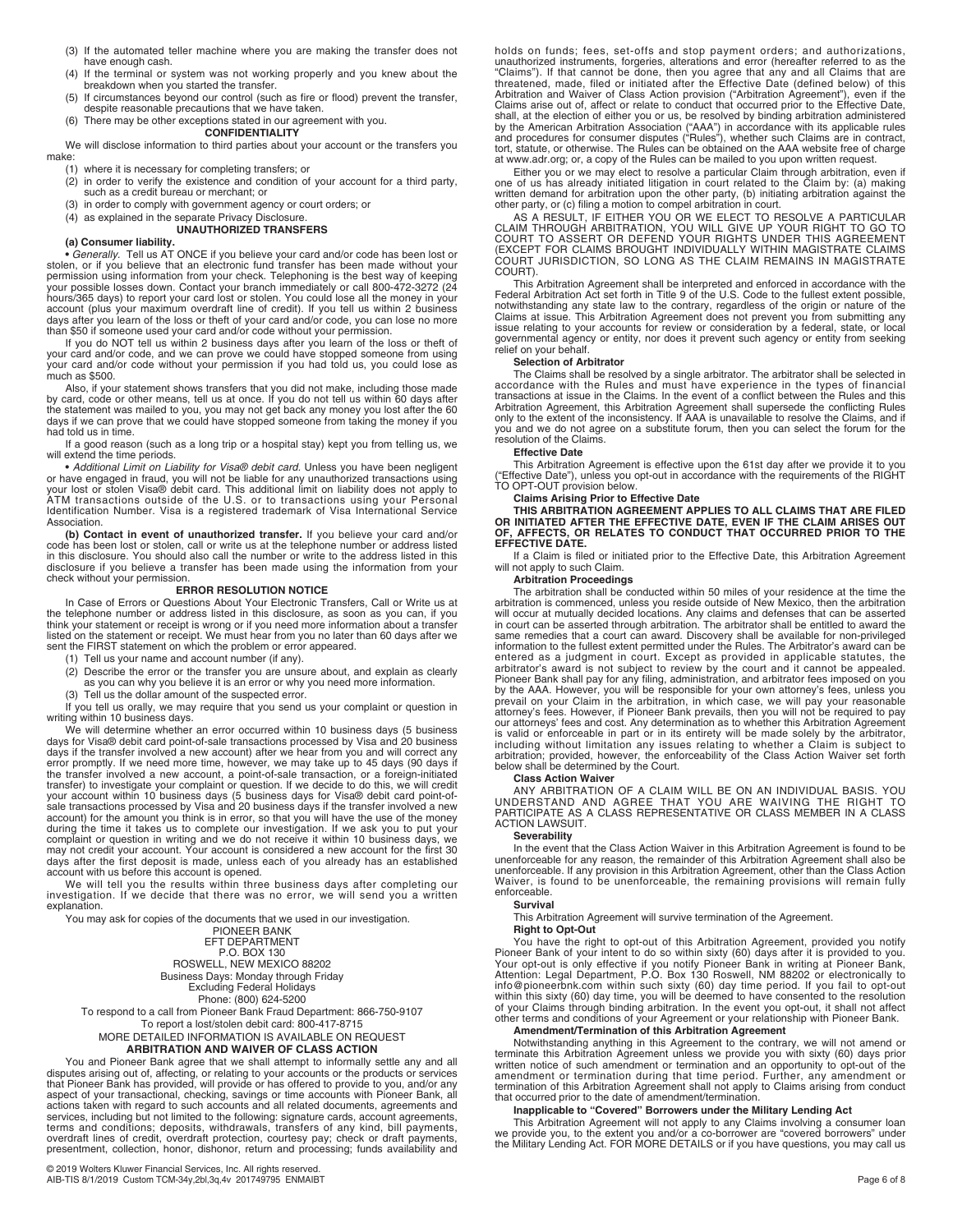or visit pioneerbnk.com. If you have questions about American Arbitration Association (AAA) procedures, you should check AAA's website, www.adr.org, OR call AAA at (800) 778-7879.

# ————————————— **YOUR ABILITY TO WITHDRAW FUNDS**

This policy statement applies to all deposit accounts.

Our policy is to make funds from your check deposits available to you on the second<br>business day after the day we receive your deposit, with the first \$225 available on the<br>first business day after the day of your deposit. available on the day we receive the deposit. Cash, wire transfers, and some specified check deposits will also be available before the second business day, as detailed below. Once the funds are available, you can withdraw them in cash and we will use the funds

to pay checks that you have written.<br>Please remember that even after we have made funds available to you, and you<br>have withdrawn the funds, you are still responsible for checks you deposit that are<br>returned to us unpaid an

For determining the availability of your deposits, every day is a business day, except<br>Saturdays, Sundays, and federal holidays. If you make a deposit before closing on a<br>business day that we are open, we will consider tha However, if you make a deposit after closing or on a day we are not open, we will consider that the deposit was made on the next business day we are open. Contact your local branch for further information.

#### **Same-Day Availability**

Funds from wire transfer, cash and electronic direct deposits to your account will be available on the day we receive the deposit.

#### **Next-Day Availability**

Funds from the following deposits are available on the first business day after the day of your deposit: U.S. Treasury checks that are payable to you.

Checks drawn on Pioneer Bank.

If you make the deposit in person to one of our employees, funds from the following deposits are also available on the first business day after the day of your deposit:

State and local government checks that are payable to you.

Cashier's, certified, and teller's checks that are payable to you.

Federal Reserve Bank checks, Federal Home Loan Bank checks, and postal money orders, if these items are payable to you.

If you do not make your deposit in person to one of our employees (for example, if<br>you mail the deposit), funds from these deposits will be available on the second<br>business day after the day we receive your deposit.<br>**Other** 

The first \$225 from a deposit of other checks will be available on the first business day after the day of your deposit. The remaining funds will be available on the second business day after the day of your deposit.

For example, if you deposit a check of \$700 on a Monday, \$225 of the deposit is available on Tuesday. The remaining \$475 is available on Wednesday. **LONGER DELAYS MAY APPLY** 

Funds you deposit by check may be delayed for a longer period under the following circumstances:

We believe a check you deposit will not be paid.

You deposit checks totaling more than \$5,525 on any one day.

You redeposit a check that has been returned unpaid. You have overdrawn your account repeatedly in the last six months.

There is an emergency, such as failure of computer or communications equipment.

We will notify you if we delay your ability to withdraw funds for any of these reasons,

and we will tell you when the funds will be available. They will generally be available no later than the seventh business day after the day of your deposit.

#### **SPECIAL RULES FOR NEW ACCOUNTS**

If you are a new customer, the following special rules will apply during the first 30 days your account is open. Funds from electronic direct deposits into your account will be available on the day

we receive the deposit. Funds from deposits of cash, wire transfers, and the first \$5,525 of a day's total deposits of cashier's, certified, teller's, traveler's, and federal, state and local government checks will be available on the first business day after the day of your deposit if the deposit meets certain conditions. For example, the checks must be payable to you. The excess over \$5,525 will be available on the ninth business day after the day of your deposit. If your deposit of these checks (other than a U.S. Treasury check) is not made in person to one of our employees, the first \$5,525 will not be available until the second business day after the day of your deposit.

Funds from all other check deposits will be available on the ninth business day after the day of your deposit.

# ————————————— **TRUTH-IN-SAVINGS DISCLOSURE**

**COMPLETELY FREE CHECKING ACCOUNT Minimum balance to open the account -** Only \$50.00 to open this account.

**Additional features:**

No monthly service charge.

No per check charge.

Unlimited check writing.

Free debit card.

Free online banking and bill pay.\*

Free check images with eStatements.

All other banking fees apply.\*\*

\*No base monthly fee. Service may be terminated after three months of inactivity. \*\*Other fees such as NSF, overdraft, sustained overdraft fees, etc. may apply. See fee schedule for details.

### **BENEFITS CHECKING ACCOUNT**

**Minimum balance to open the account -** Only \$50.00. **Additional features:** 

Cell Phone Protection

No minimum balance requirement.

CyberScout Identity Theft. Roadside Assistance. \$10,000 Accident Insurance Shopping, Travel, Entertainment, and Dining Discounts. No per check charge. Unlimited check writing. Free debit card. Free on-line banking and bill pay.\*

Free check images with eStatements.

All other banking fees apply.\*\* \*Monthly fee. Service may be terminated after three months of inactivity.

\*\*Other fees such as NSF, overdraft, sustained overdraft fees, etc. may apply. See fee schedule for details.

#### **VIP FREE INTEREST CHECKING ACCOUNT**

**Rate Information -** Your interest rate and annual percentage yield may change. **Frequency of rate changes -** We may change the interest rate on your account at any time.

**Determination of rate -** At our discretion, we may change the interest rate on your account.

**Compounding and crediting frequency -** Interest will be compounded every month. Interest will be credited to your account every month.

**Minimum balance to open the account -** Only \$50.00.

**Additional features:**

Competitive interest.

No minimum balance requirement.

No monthly service charge.

No per check charge.

Unlimited check writing.

Free debit card.

Free online banking and bill pay.\*

Free check images with eStatements.

All other banking fees apply.\*\*

**Daily balance computation method -** We use the daily balance method to calculate the interest on your account. This method applies a daily periodic rate to the principal in the account each day.

**Accrual of interest on noncash deposits -** Interest begins to accrue no later than the business day we receive credit for the deposit of noncash items (for example, checks).

\*No base monthly fee. Service may be terminated after three months of inactivity. \*\*Other fees such as NSF, overdraft, sustained overdraft fees, etc. may apply. See fee schedule for details.

#### **HIGH INTEREST CHECKING ACCOUNT**

**Rate Information -** Your interest rate and annual percentage yield may change. **Frequency of rate changes -** We may change the interest rate on your account at any time.

**Determination of rate -** At our discretion, we may change the interest rate on your account.

**Compounding and crediting frequency -** Interest will be compounded every month. Interest will be credited to your account every month. **Minimum balance to open the account -** Only \$50.00.

#### **Additional features:**

Higher interest rate with a balance of \$1,500.00 or more.

Competitive interest if balance falls below \$1,500.00.

Free personalized checks (excluding shipping cost).

No per check charge.

Unlimited check writing. Free debit card.

Free online banking and bill pay.\*

Free check images with eStatements.

All other banking fees apply.\*\*

**Daily balance computation method -** We use the daily balance method to calculate the interest on your account. This method applies a daily periodic rate to the principal in the account each day.

**Accrual of interest on noncash deposits -** Interest begins to accrue no later than the business day we receive credit for the deposit of noncash items (for example, checks). **Minimum balance to avoid imposition of fees -** If your balance falls below \$1,500.00<br>on any day in the monthly statement cycle we will impose a monthly service charge fee<br>once per statement cycle. This fee will not be imp \$1,500.00 or more.

#### **Fees:**

A monthly service charge fee will be charged if your daily balance falls below \$1,500.00. Please refer to our separate fee schedule.

\*No base monthly fee. Service may be terminated after three months of inactivity.

\*\*Other fees such as NSF, overdraft, sustained overdraft fees, etc. may apply. See fee schedule for details.

#### **PIONEER SAVINGS ACCOUNT**

**Rate Information -** Your interest rate and annual percentage yield may change. **Frequency of rate changes -** We may change the interest rate on your account at any time.

**Determination of rate -** At our discretion, we may change the interest rate on your account.

**Compounding and crediting frequency -** Interest will be compounded every quarter. Interest will be credited to your account every quarter.

**Minimum balance to open the account -** Only \$50.00.

**Minimum balance to avoid imposition of fees -** A service charge fee will be imposed every statement cycle if the balance in the account falls below \$100.00 any day of the cycle. Please refer to our separate fee schedule.

**Minimum balance to obtain the annual percentage yield disclosed -** In order to obtain the disclosed annual percentage yield a minimum balance of \$100.00 is needed. **Daily balance computation method -** We use the daily balance method to calculate the interest on your account. This method applies a daily periodic rate to the principal in the account each day.

**Accrual of interest on noncash deposits -** Interest begins to accrue on the business day you deposit noncash items (for example, checks).